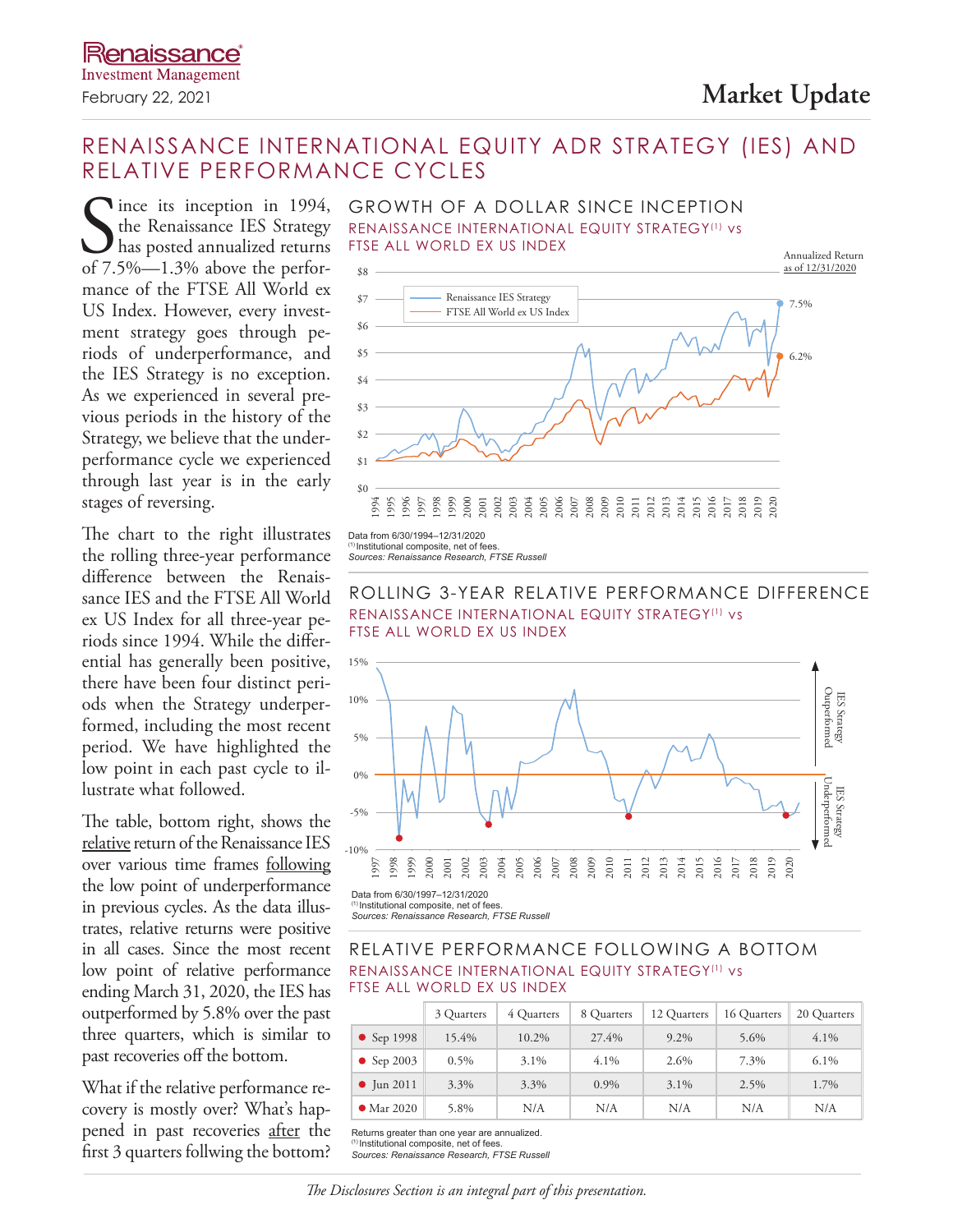relative return over various time frames after the first three quarters of a recovery. In almost every case the relative performance of the IES continued to be positive in periods after the first three quarters of a performance recovery. The exception was in 2011–2012, when the first three quarters of recovery were then followed by four quarters of underperformance. Even so, relative performance over longer-term periods was significantly positive.

While history is an imperfect guide to the future, we believe that the track record of our IES Strategy over

# The table to the right shows the RELATIVE PERFORMANCE FOLLOWING A NINE MONTH RECOVERY FROM A BOTTOM

RENAISSANCE INTERNATIONAL EQUITY STRATEGY(1) vs FTSE ALL WORLD EX US INDEX

|          | 4 Quarters | 8 Quarters | 12 Quarters | 16 Quarters | 20 Quarters |
|----------|------------|------------|-------------|-------------|-------------|
| Sep 1998 | 44.9%      | 13.0%      | 2.7%        | 2.8%        | 1.8%        |
| Sep 2003 | 5.6%       | 5.0%       | 6.8%        | 9.9%        | 3.7%        |
| Jun 2011 | $-5.7\%$   | 2.8%       | $2.1\%$     | 2.0%        | $0.7\%$     |
| Mar 2020 | N/A        | N/A        | N/A         | N/A         | N/A         |

Returns greater than one year are annualized. (1) Institutional composite, net of fees. *Sources: Renaissance Research, FTSE Russell*

more than 25 years provides us with meaningful insights regarding relative performance cycles. While our relative returns since early last year have been significantly positive, we believe that we are still in the early stages of an ongoing cycle of good relative performance.

# DISCLOSURES

This Market Update reflects the thoughts of Renaissance as of February 22, 2021. This information has been provided by Renaissance Investment Management. All material presented is compiled from sources believed to be reliable and current, but accuracy cannot be guaranteed. This is not to be construed as an offer to buy or sell any financial instruments and should not be relied upon as the sole factor in an investment making decision, nor should it be considered a recommendation. The views and opinions expressed are those of the Chief Investment Officer at the time of publication and are subject to change. There is no guarantee that these views will come to pass. As with all investments, there are associated inherent risks. Please obtain and review all financial material carefully before investing.

## PERFORMANCE

If Renaissance or benchmark performance is shown, it represents historically achieved results, and is no guarantee of future performance. Future investments may be made under materially different economic conditions, in different securities and using different investment strategies and these differences may have a significant effect on the results portrayed. Each of these material market or economic conditions may or may not be repeated. Therefore, there may be sharp differences between the benchmark or Renaissance performance shown and the actual performance results achieved by any particular client. Benchmark results are shown for comparison purposes only. The benchmark presented represents unmanaged portfolios whose characteristics differ from the composite portfolios; however, they tend to represent the investment environment existing during the time periods shown. The benchmark cannot be invested in directly. The returns of the benchmark do not include any transaction costs, management fees or other costs. The holdings of the client portfolios in our composites may differ significantly from the securities that comprise the benchmark shown. The benchmark has been selected to represent what Renaissance believes is an appropriate benchmark with which to compare the composite performance.

The value of an investment may fall as well as rise. Please note that different types of investments involve varying degrees of risk and there can be no assurance that any specific investment will either be suitable or profitable for a client or prospective client's investment portfolio. Investor principal is not guaranteed and investors may not receive the full amount of their investment at the time of sale if asset values have fallen. No assurance can be given that an investor will not lose invested capital. Consultants supplied with these performance results are advised to use this data in accordance with SEC guidelines. The actual performance achieved by a client portfolio may be affected by a variety of factors, including the initial balance of the account, the timing and amount of any additions to or withdrawals from the portfolio, changes made to the account to reflect the specific investment needs or preferences of the client, durations and timing of participation as a RIM client, and a client portfolio's risk tolerance, investment objectives, and investment time horizon. All investments carry a certain degree of risk, including the loss of principal and are not guaranteed by the U.S. government.

#### REFERENCED INDEX

#### *(Indices are unmanaged and are not available for direct investment.)*

**FTSE All World ex US Index—**The FTSE All World ex US Index is a free-float, market-capitalization weighted index representing the performance of around 2200 large cap and mid cap companies in 46 developed and emerging markets worldwide, excluding the USA.

Renaissance Investment Management 800.837.3863 n 513.723.4500 n Fax: 513.723.4512 n www.reninv.com